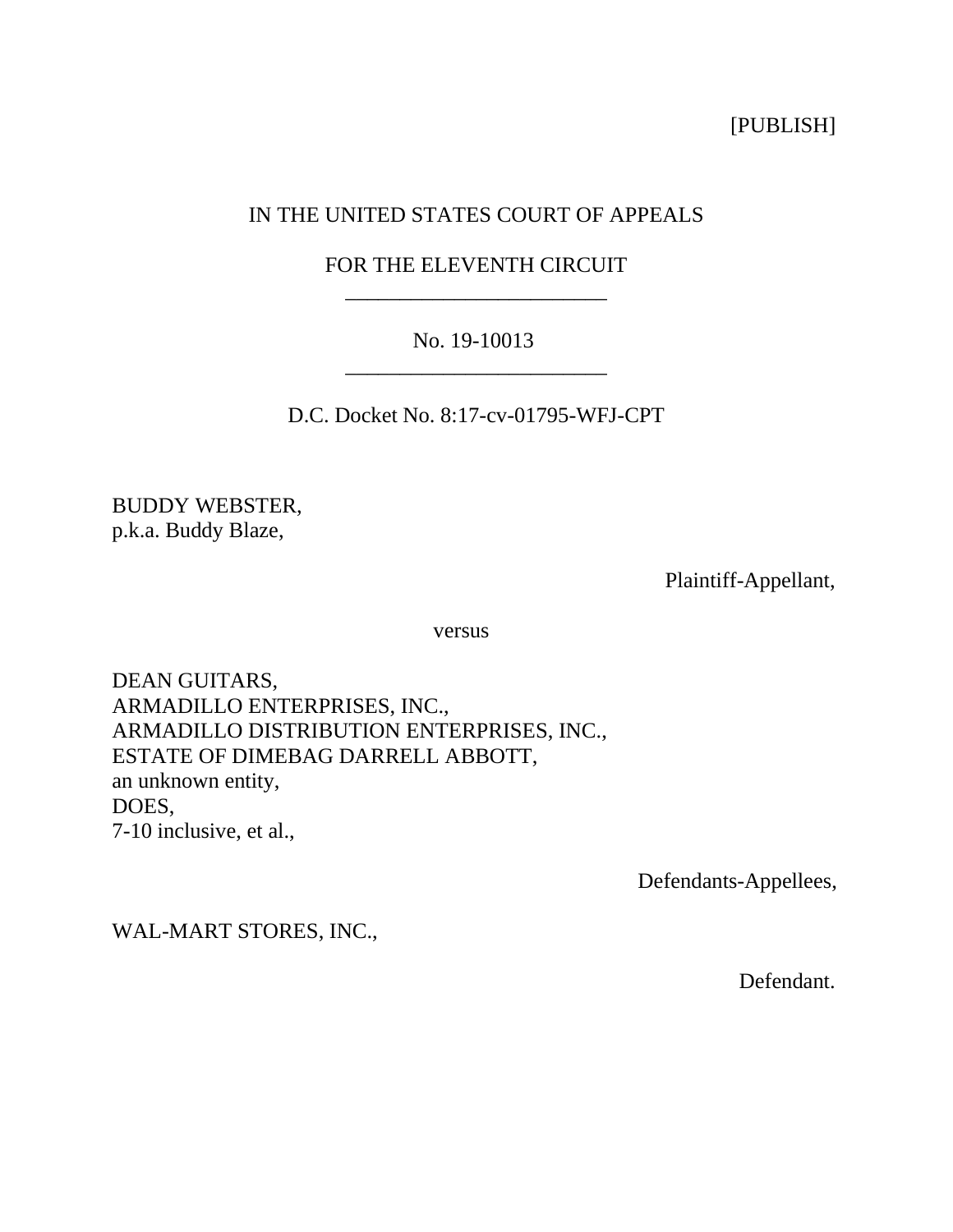Appeal from the United States District Court for the Middle District of Florida

\_\_\_\_\_\_\_\_\_\_\_\_\_\_\_\_\_\_\_\_\_\_\_\_

\_\_\_\_\_\_\_\_\_\_\_\_\_\_\_\_\_\_\_\_\_\_\_\_

(April 16, 2020)

Before WILSON, BRANCH, and JULIE CARNES, Circuit Judges. WILSON, Circuit Judge:

This case concerns the alleged copyright infringement of a lightning storm graphic that originally appeared on the guitar of Darrell Abbott, late guitarist of the heavy-metal band Pantera. The Appellant Buddy Webster, a successful guitar maker and technician, designed Abbott's guitar in the mid-1980s and commissioned someone to paint the lightning storm graphic on it. Since 2004, guitar producer Dean Guitars (Dean) has produced and sold guitar models based on Abbott's guitar and featuring the lightning storm graphic, without Webster's consent and without paying him royalties for the use of the design.

In 2017, after a decade of being displeased with Dean's reproduction of Abbott's guitar and the lightning storm graphic, Webster sued Dean and several others (collectively, Appellees) in federal district court, alleging, as relevant to this appeal, copyright infringement, unfair competition, and false endorsement. The district court granted summary judgment in favor of the Appellees on all claims. On appeal, Webster argues that the district court erred when it concluded that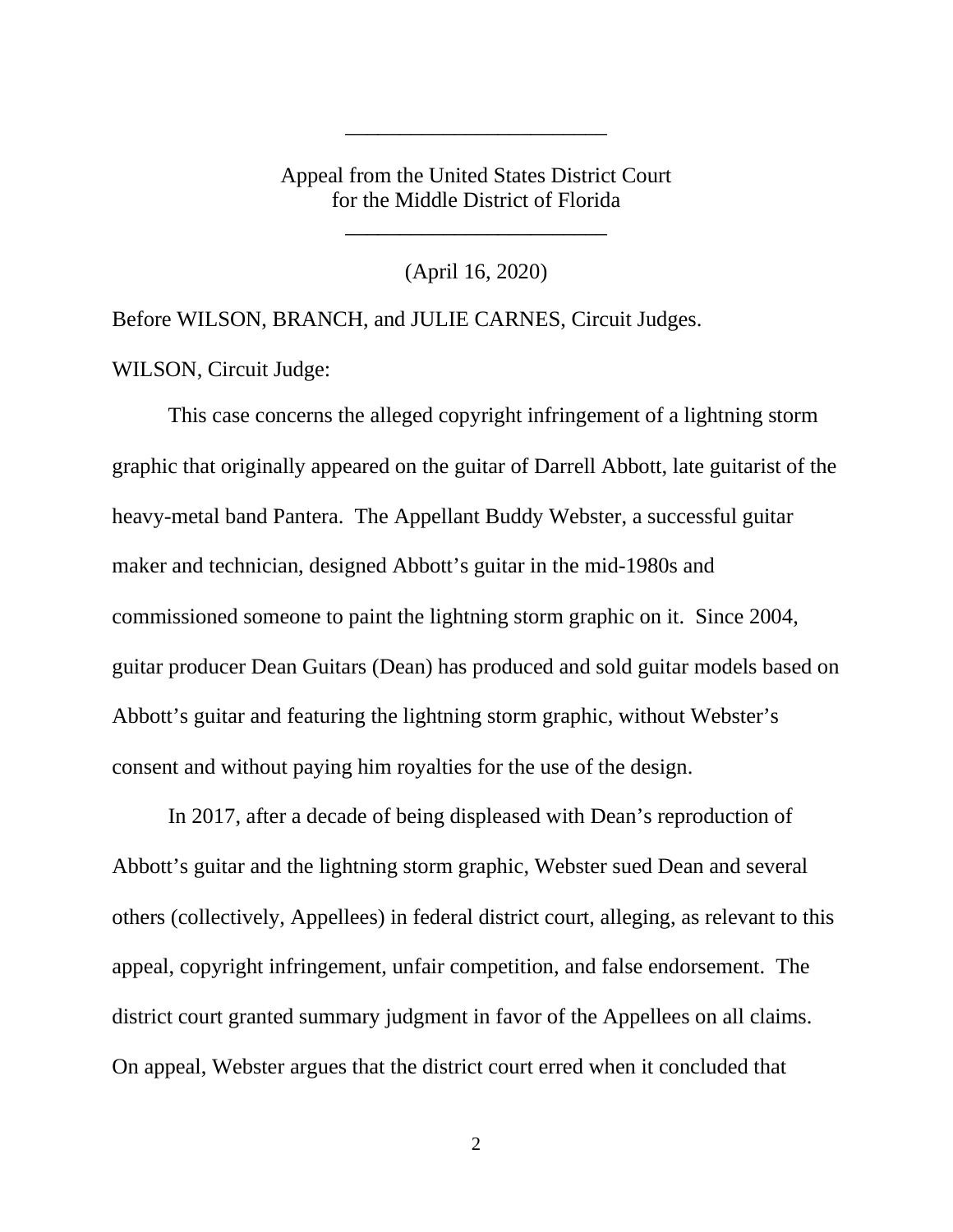(1) his copyright infringement claim was actually a claim of copyright ownership and was time-barred; (2) his unfair competition claims failed because the statements underlying those claims were not false or misleading; and (3) his false endorsement claim failed because he did not present evidence of a likelihood of consumer confusion. After reviewing the record and the parties' briefs, and with the benefit of oral argument, we affirm the district court.

#### **I.**

### A. FACTUAL BACKGROUND

Buddy Webster is a guitar maker and technician who goes by the name "Buddy Blaze." In 1985, he modified a Dean ML guitar, produced by Dean, and paid someone to paint a lightning storm graphic on the guitar. In 1987, Webster gave the guitar to his friend Darrell Abbott. Abbott later became a successful guitarist in the band Pantera. Abbott called the guitar "The Dean from Hell" (DFH). In 2004, Abbott entered an endorsement-type contract with Dean. But in December of that year, he was shot and murdered on stage by a deranged fan.

Around the time of Abbott's death, Dean started selling reissues of the DFH guitar. Webster first learned about the sales of the reissues in December 2004. Dean never asked Webster for his permission to sell the reissues, and Webster never approved of the sales. In 2006, Webster learned that Dean was selling a cheaper, imported version of the DFH called the Cowboy from Hell. Webster was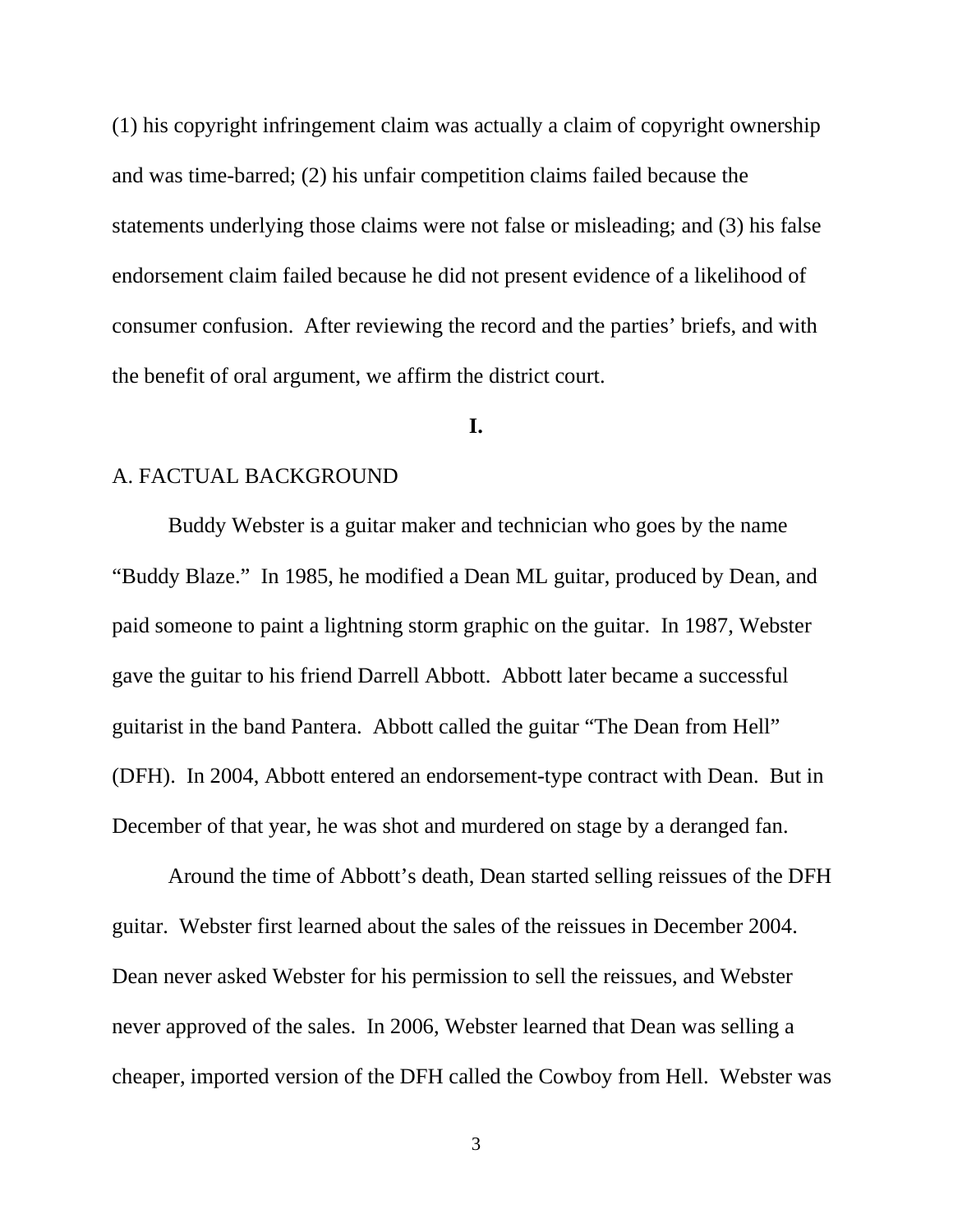unhappy that Dean was selling these two versions of the DFH, so, in 2006, he emailed then CEO of Dean, Elliot Rubinson, and expressed his displeasure. Webster told Rubinson that Dean could not sell the reissues without his permission; Dean did not stop selling the guitars.

In April 2007, Webster contacted Rubinson again and expressed his concerns about the guitar sales. Rubinson responded by email, stating

I have taken some time and spoken to several "people in the know" and the consensus concerning [the lightning storm graphic] is that [Abbott's] estate is the legal owner of it. With that said, I still would like to work with you on [an Abbott] project because I am not about making enemies but keeping friends.

Rubinson also stated, "Rita and I have plans to do a relic [DFH] and would like you involved for a royalty. Is that of interest?" Webster testified that he called Rubinson after he read the email, and Rubinson suggested that he sue Abbott's estate if he was still upset. Rubinson had never paid Webster royalties for the DFH reissues and continued to pay royalties to Abbott's estate.

Despite Webster's displeasure with Dean's production and sale of the DFH reissues, he worked with Dean in 2009 to create and sell his own signature guitar model—the "Buddy Blaze ML." He also willingly appeared in multiple interviews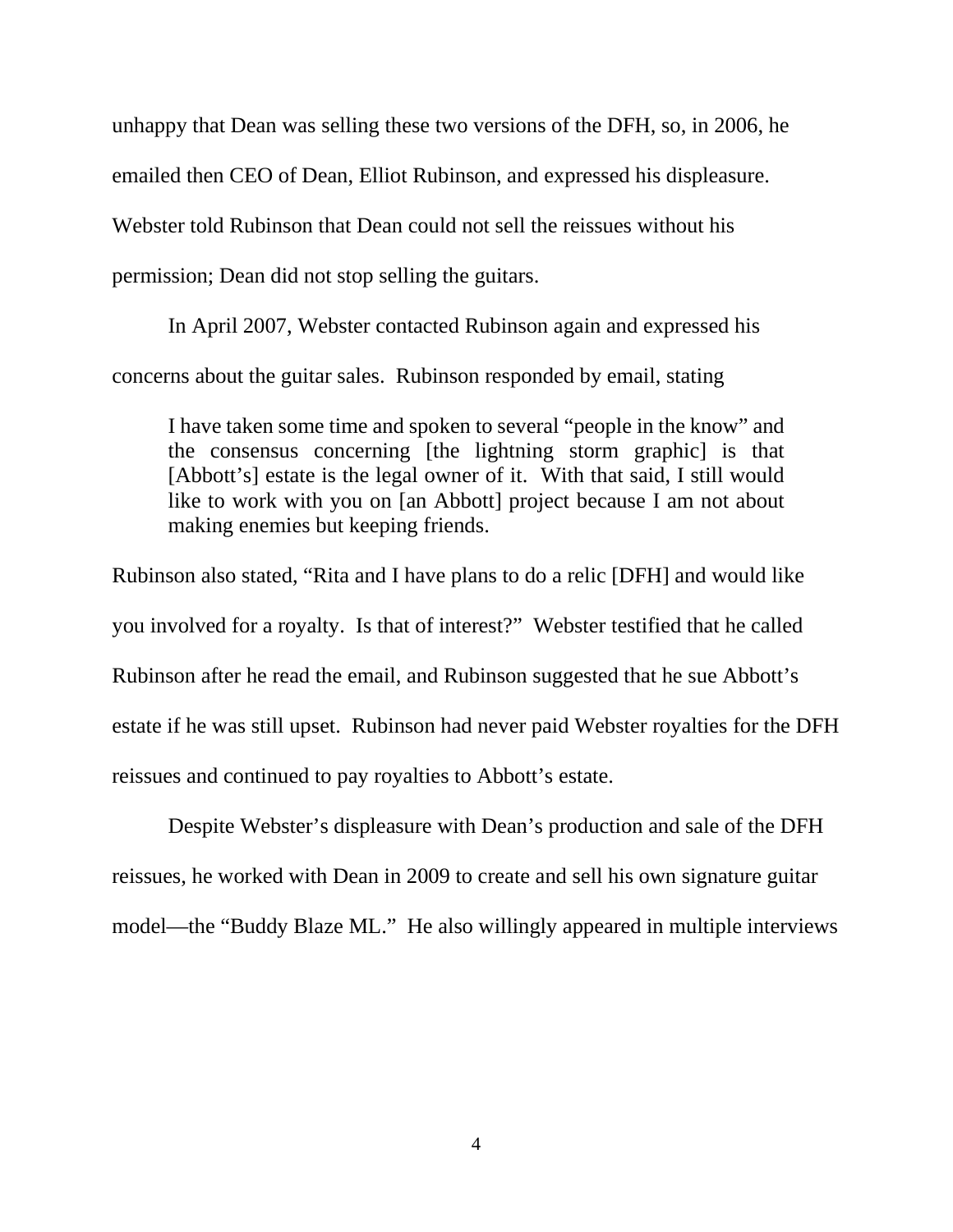in 2008 and 2009 discussing his role in the history of the original  $DFH$ <sup>[1](#page-4-0)</sup>. Dean used videos of some of these interviews and posted them to its YouTube channel. The first video is an interview of Webster at the 2008 National Association of Music Merchants (NAMM) tradeshow, in which he is standing in front of the original DFH recounting its history. In the second video, Webster appears in an interview alongside Rubinson at the 2009 NAMM show, promoting the Buddy Blaze ML, speaking about the history of the original DFH, and comparing his Buddy Blaze ML model with the DFH. The third video is a similar interview of Webster at the 2009 NAMM show. It shows him describing the Buddy Blaze ML and referring to Abbott and the DFH. The DFH reissues are not mentioned in the videos.

From 2009 to 2015, Dean released several other versions of the DFH. In 2009, Webster learned that Dean was marketing and selling a new version of the DFH known as the "Rust from Hell." Dean then released a guitar featuring the lightning storm graphic called the "Black Bolt." Finally, in 2015, Dean issued the

<span id="page-4-0"></span><sup>&</sup>lt;sup>1</sup> In addition, Webster maintains the following information about the DFH and the Buddy Blaze ML on his website:

Buddy is also the creator of the legendary "Dean From Hell". Buddy totally reinvented his previously maroon colored 1981 Dean ML, later giving it to his close friend "Dimebag" Darrell Abbott. Lightning struck twice in 2009 when Buddy collaborated with Dean Guitars to launch the Buddy Blaze Signature Dean ML!

*History*, BUDDY BLAZE U.S.A., http://www.buddyblaze.com/history/ (last visited March 20, 2020).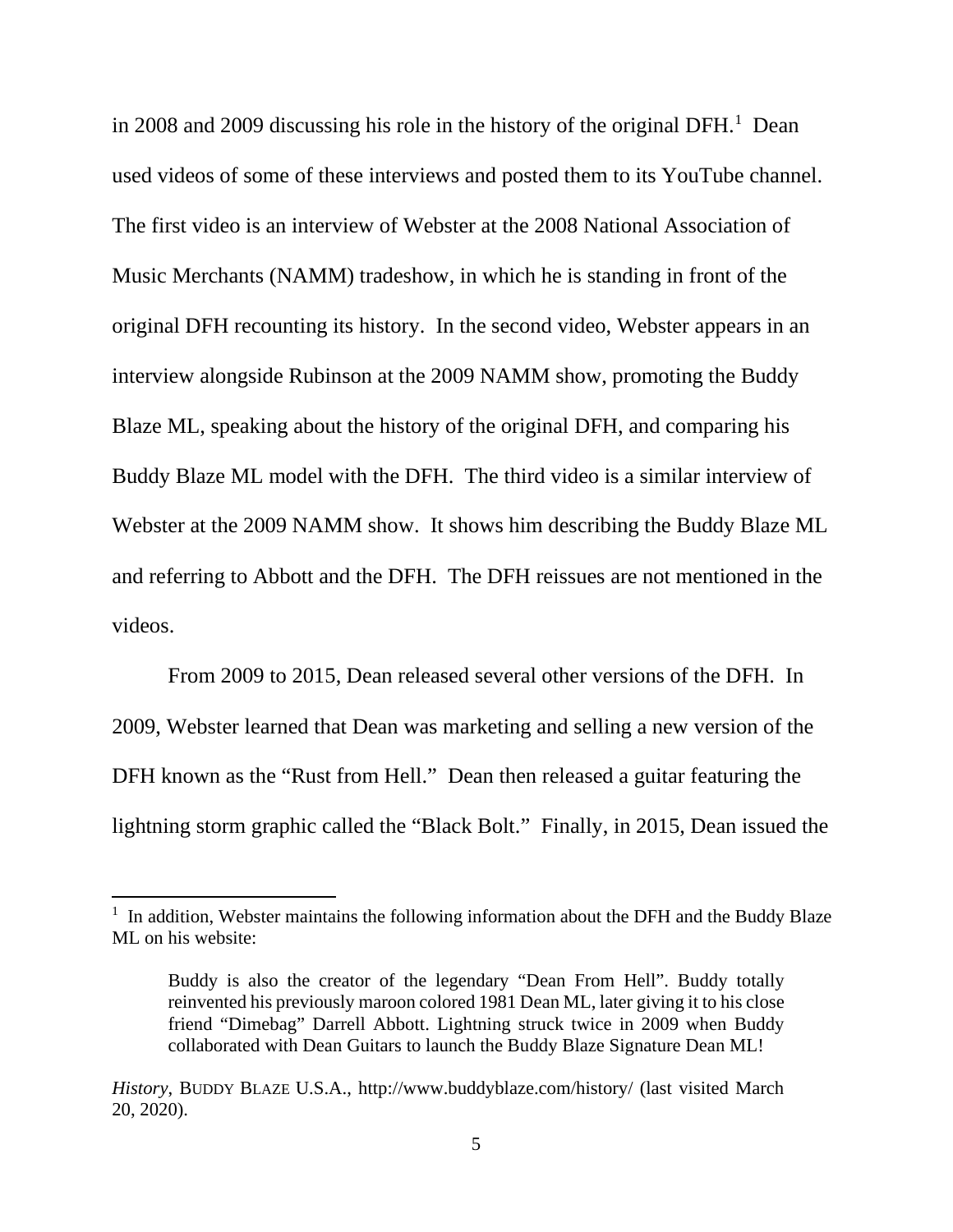"Limited USA Dean from Hell." Webster claimed that he "had finally had enough" at this point, and, in 2016, he retained counsel and obtained a copyright registration in the lightning storm graphic.

## B. PROCEDURAL BACKGROUND

In April 2017, Webster filed suit in the U.S District Court for the Central District of California against Dean and several others. In July 2017, the court granted a motion by some of the defendants to transfer venue to the Middle District of Florida. Relevant to this appeal, Webster alleged copyright infringement, based on Dean's sale of the DFH reissues; and unfair competition under the Lanham Act, Florida common law, and California statutory law, based on Dean making misleading representations to cause confusion about the connection between Dean, Webster, and Webster's approval or sponsorship of the DFH reissues.<sup>[2](#page-5-0)</sup> Webster and the Appellees filed cross motions for summary judgment.

The district court granted summary judgment in favor of the Appellees on all claims and denied Webster's motion for summary judgment as moot. The court decided that Webster's copyright infringement claim was time-barred because the claim accrued more than three years before Webster filed suit. In doing so, the court first concluded that the "gravamen" of Webster's claim of copyright

<span id="page-5-0"></span><sup>&</sup>lt;sup>2</sup> Webster also asserted claims under Texas law of invasion of privacy and civil conspiracy, but he does not appeal the district court's grant of summary judgment in favor of the Appellees on those claims.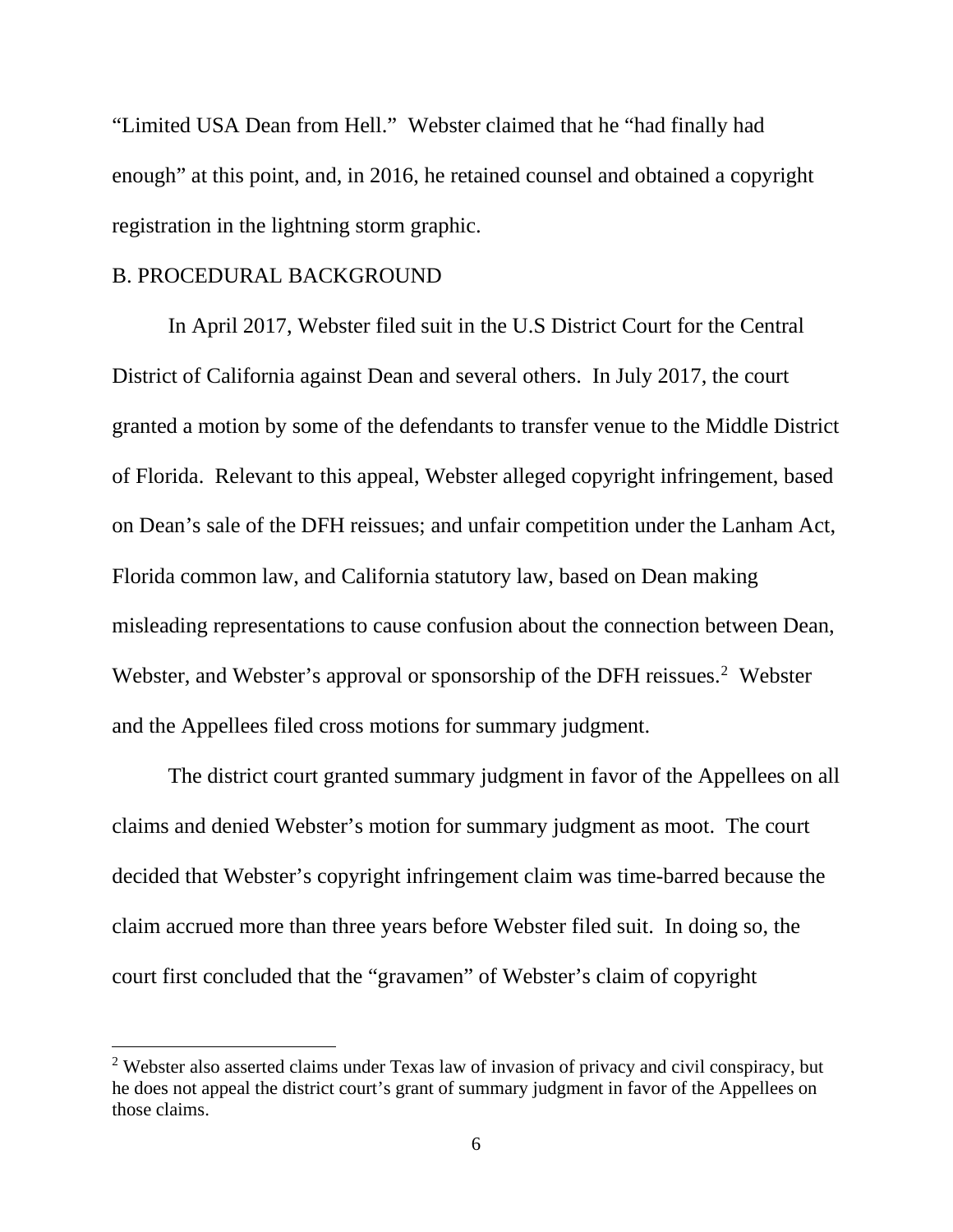infringement was ownership. It stated that this Circuit had not defined the point of accrual for a copyright ownership claim, but explained that other circuits followed one of two tests for determining the accrual of such claims: in some circuits, an ownership claim accrues when ownership is expressly repudiated to the claimant; and in others, a claim accrues when the plaintiff learns, or should as a reasonable person learn, that the defendant is violating his rights. Ultimately, the court concluded that Webster's claim was time-barred under either test. The court further concluded that because Webster's copyright ownership claim was time-barred, any remaining infringement claim was also time-barred.

Next, the court addressed Webster's unfair competition claims. It explained that § 41(a) of the Lanham Act provides two bases of liability—false endorsement and false advertising—and that Webster had mainly argued a theory of false advertising at summary judgment. The court concluded that Webster's false advertising claim failed because there was no evidence that Dean used a false or misleading statement to sell the DFH reissues. The court found that most of the statements Webster relied on were his own statements in the video interviews and that there were no statements that Webster endorsed, sponsored, or derived income from the DFH reissues. The court noted that one person stated in a declaration that he attended a NAMM show and "heard Dean representatives using Buddy's name when selling guitars like the one that Buddy Blaze re-built for [Abbott]." But the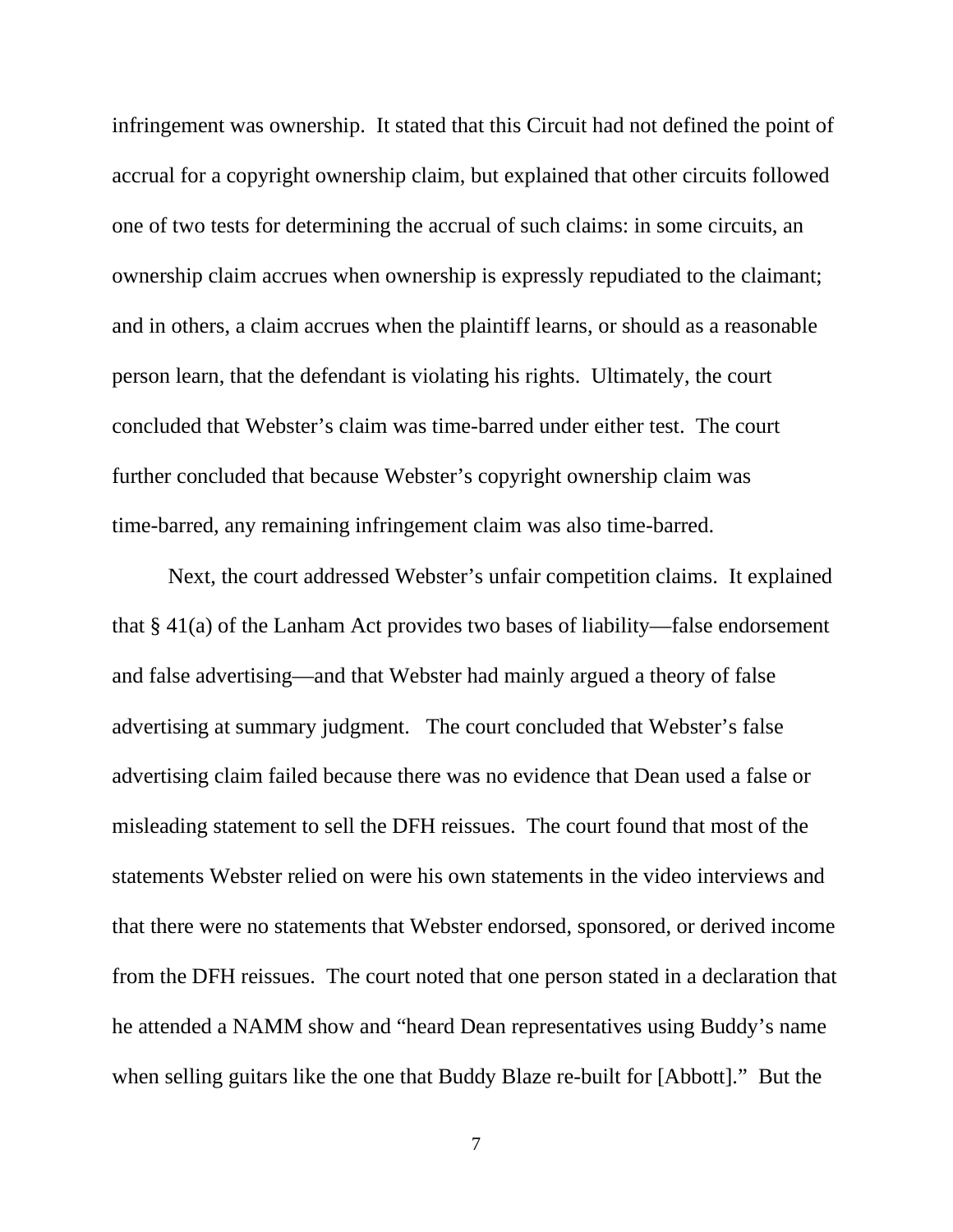court found that there was nothing untrue or misleading about this statement. Furthermore, the court stated that Webster admitted to voluntarily participating in each video and said that he was not harmed by the videos from the 2009 NAMM show. Accordingly, the district court concluded that Webster had not presented evidence of a false or misleading statement to support a false advertising claim under the Lanham Act. And, for the same reasons, the court decided that no untrue or misleading statements were made to support an unfair competition claim under Florida common law or California statute.

Finally, in a footnote, the court stated that "[p]erhaps because neither party spent significant time addressing false endorsement or likelihood of confusion, the Court has very little material on which to base" an analysis of Webster's false endorsement claim under the Lanham Act. Nonetheless, the court concluded that "even if 'Buddy Blaze' is a protectable mark, the record contains insufficient evidence for a reasonable jury to find that [the Appellees'] limited usage of [Webster's] name creates a likelihood of confusion about [Webster] endorsing the DFH reissues."

### **II.**

We review a district court's grant of summary judgment de novo. *Holloman v. Mail-Well Corp.*, 443 F.3d 832, 836 (11th Cir. 2006). A "court shall grant summary judgment if the movant shows that there is no genuine dispute as to any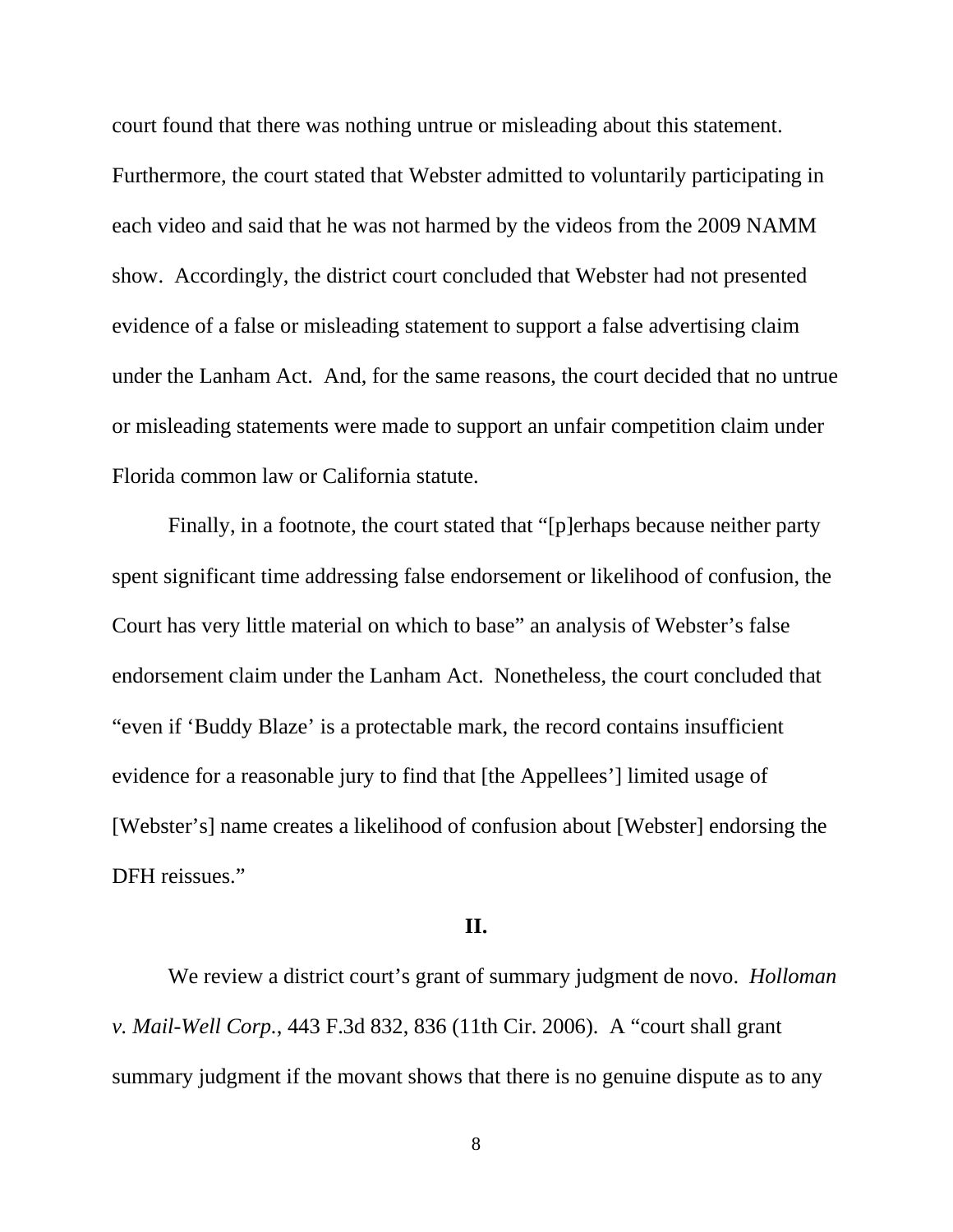material fact and the movant is entitled to judgment as a matter of law." Fed. R. Civ. P. 56(a). The nonmovant must point to enough evidence that "a reasonable jury could return a verdict for him." *Shaw v. City of Selma*, 884 F.3d 1093, 1098 (11th Cir. 2018) (alteration accepted). "[T]he evidence of the nonmovant is to be believed, and all justifiable inferences are to be drawn in his favor." *Id.*

#### **III.**

Webster raises several challenges to the district court's decision that his copyright claim is time-barred. First, he argues that the court erred when it concluded that the gravamen of his copyright claim was ownership, because he had registered his copyright in the lightning storm graphic and the Appellees did not dispute his ownership in a counterclaim or affirmative defense. Second, he asserts that copyright ownership claims do not have a different accrual date than copyright infringement claims and that, under *Petrella v. Metro-Goldwyn Mayer, Inc.*, 572 U.S. 663, 670 (2014), an infringement claim accrued each time Dean reproduced the lightning storm graphic. Alternatively, he argues that his claim survives summary judgment even if a separate accrual standard applies because he had no reason to know that his ownership claim had accrued. Third, he claims that his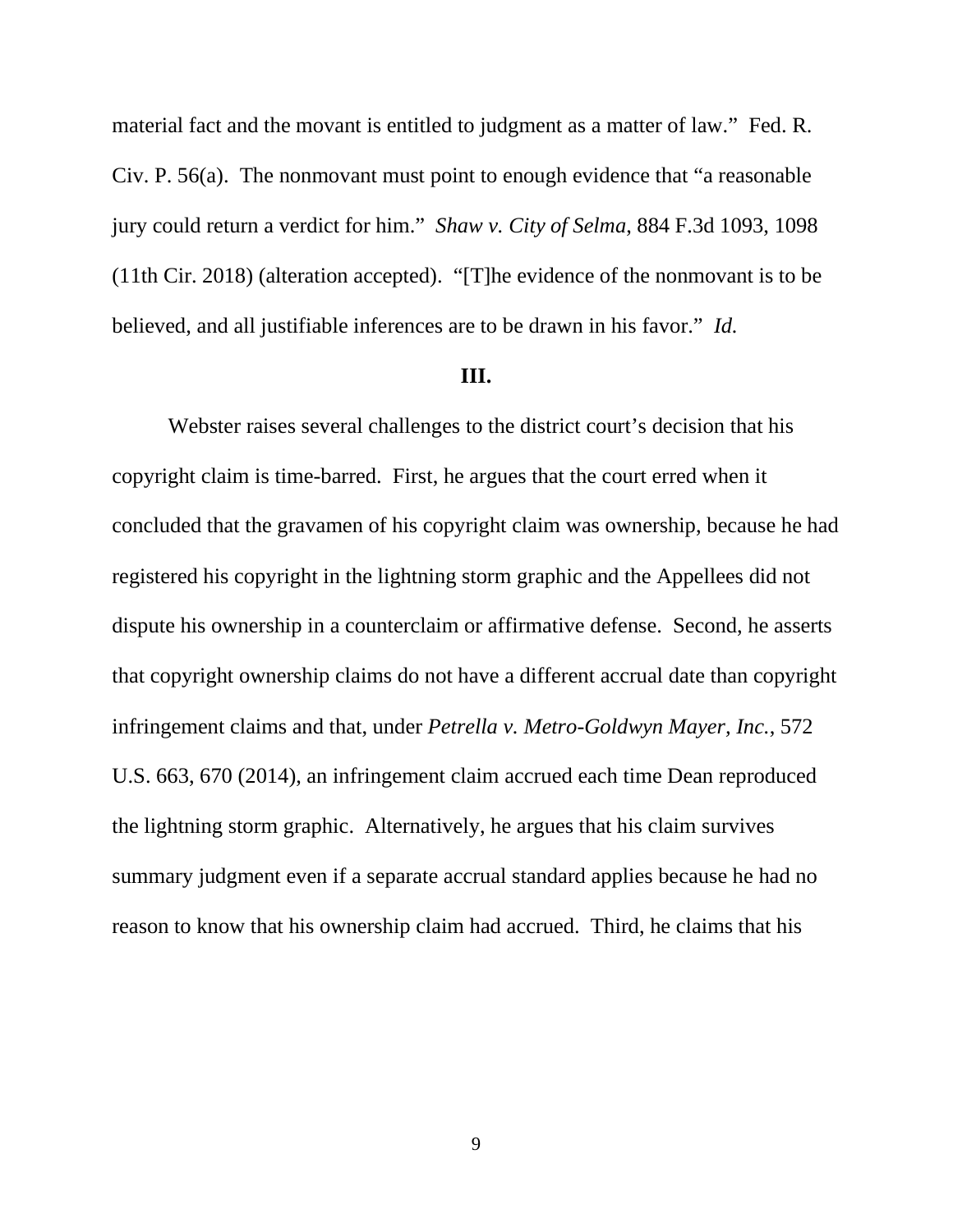copyright infringement claim survives even if the ownership claim is time-barred. [3](#page-9-0) We disagree with each of Webster's arguments.

Under the Copyright Act, a civil copyright action must be brought within three years after the claim accrued. 17 U.S.C. § 507. In *Petrella*, the Supreme Court stated that a copyright infringement claim "ordinarily accrues when a plaintiff has a complete and present cause of action," that is, "when an infringing act occurs." 572 U.S. at 670 (alteration accepted) (internal quotation mark omitted). But *Petrella* concerned a non-ownership copyright infringement claim. And though we have not previously addressed the issue, other circuits draw a distinction between the accrual of copyright infringement and copyright ownership claims.

The Sixth and Ninth Circuits have held that a copyright ownership claim accrues when "there is a 'plain and express repudiation' of ownership by one party as against the other." *Ritchie v. Williams*, 395 F.3d 283, 288 n.5 (6th Cir. 2005); *see also Zuill v. Shanahan*, 80 F.3d 1366, 1369 (9th Cir. 1996) ("[C]laims of co-ownership, as distinct from claims of infringement, accrue when plain and express repudiation of co-ownership is communicated to the claimant."). The

<span id="page-9-0"></span> $3$  Webster argues for the first time on appeal that the limitation period in the Copyright Act bars only remedial, not substantive, rights. We decline to consider this claim, as it was not raised in the district court. *See Iraola & CIA S.A. v. Kimberly-Clark Corp.*, 325 F.3d 1274, 1284–85 (11th Cir. 2003).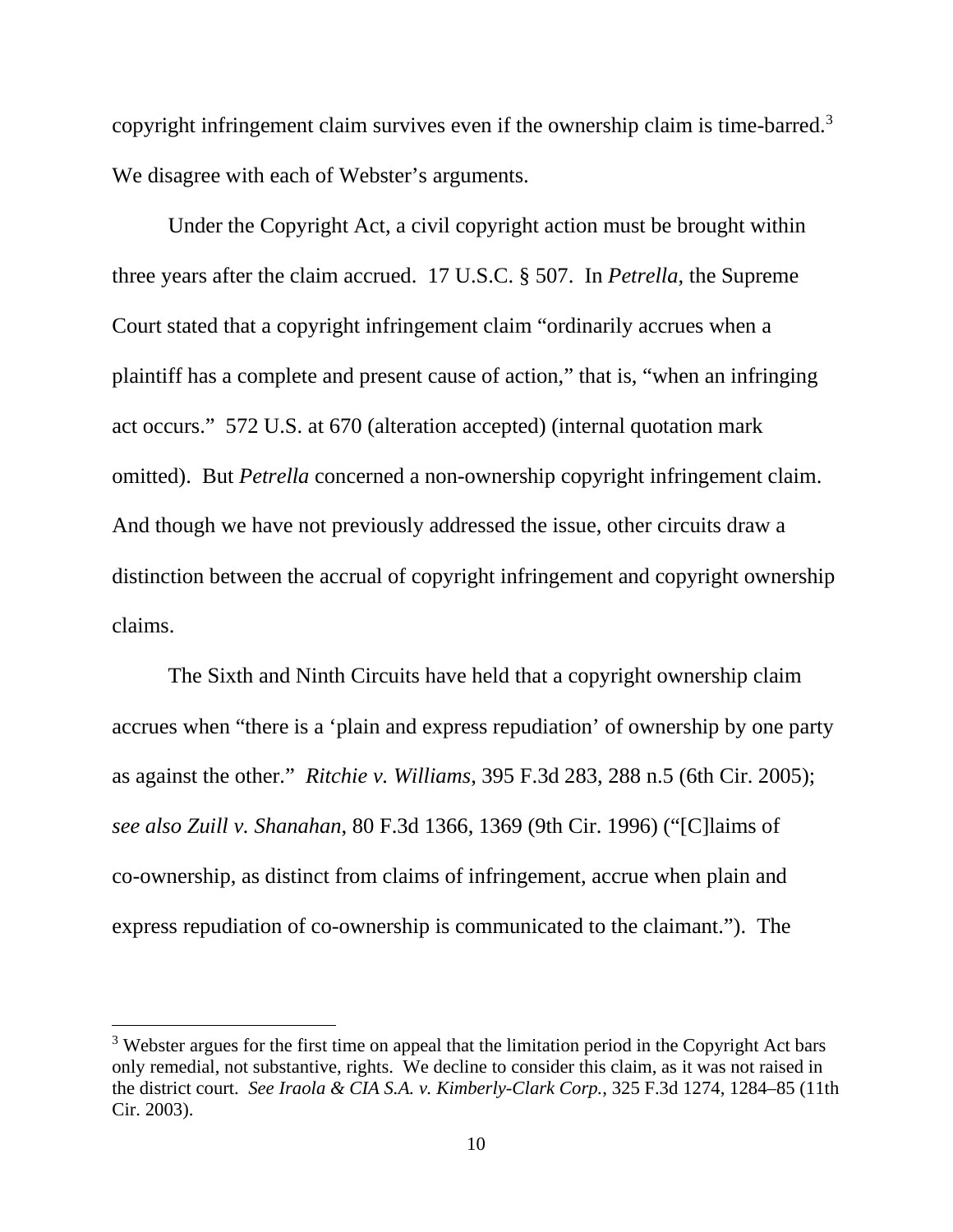First, Second, Fifth, and Seventh Circuits have held that copyright ownership claims accrue "when the plaintiff learns, or should as a reasonable person have learned, that the defendant was violating his rights." *Gaiman v. McFarlane*, 360 F.3d 644, 653 (7th Cir. 2004); *see also Kwan v. Schlein*, 634 F.3d 224, 228 (2d Cir. 2011) ("An ownership claim accrues only once, when "a reasonably diligent plaintiff would have been put on inquiry as to the existence of a right."); *Pritchett v. Pound*, 473 F.3d 217, 220 (5th Cir. 2006) (holding that an alleged copyright co-owner's "declaratory judgment rights accrued when it knew or had reason to know of the injury upon which the claim is based"); *Santa-Rosa v. Combo Records*, 471 F.3d 224, 228 (1st Cir. 2006) ("[A] claim for declaratory judgment of ownership accrues when the plaintiff 'knew of the alleged grounds for the ownership claim.'") (alteration accepted). Additionally, at least one circuit has held that "where the gravamen of a copyright infringement suit is ownership, and a freestanding ownership claim would be time-barred, any infringement claims are also barred." *See, e.g.*, *Seven Arts Filmed Entm't Ltd. v. Content Media Corp. PLC*, 733 F.3d 1251, 1255 (9th Cir. 2013).

The district court properly concluded that Webster's copyright claim was time-barred. To begin, the court properly characterized Webster's claim as one primarily concerning copyright ownership. Webster's main argument is that he owns the lightning storm graphic and the Appellees have reproduced it without his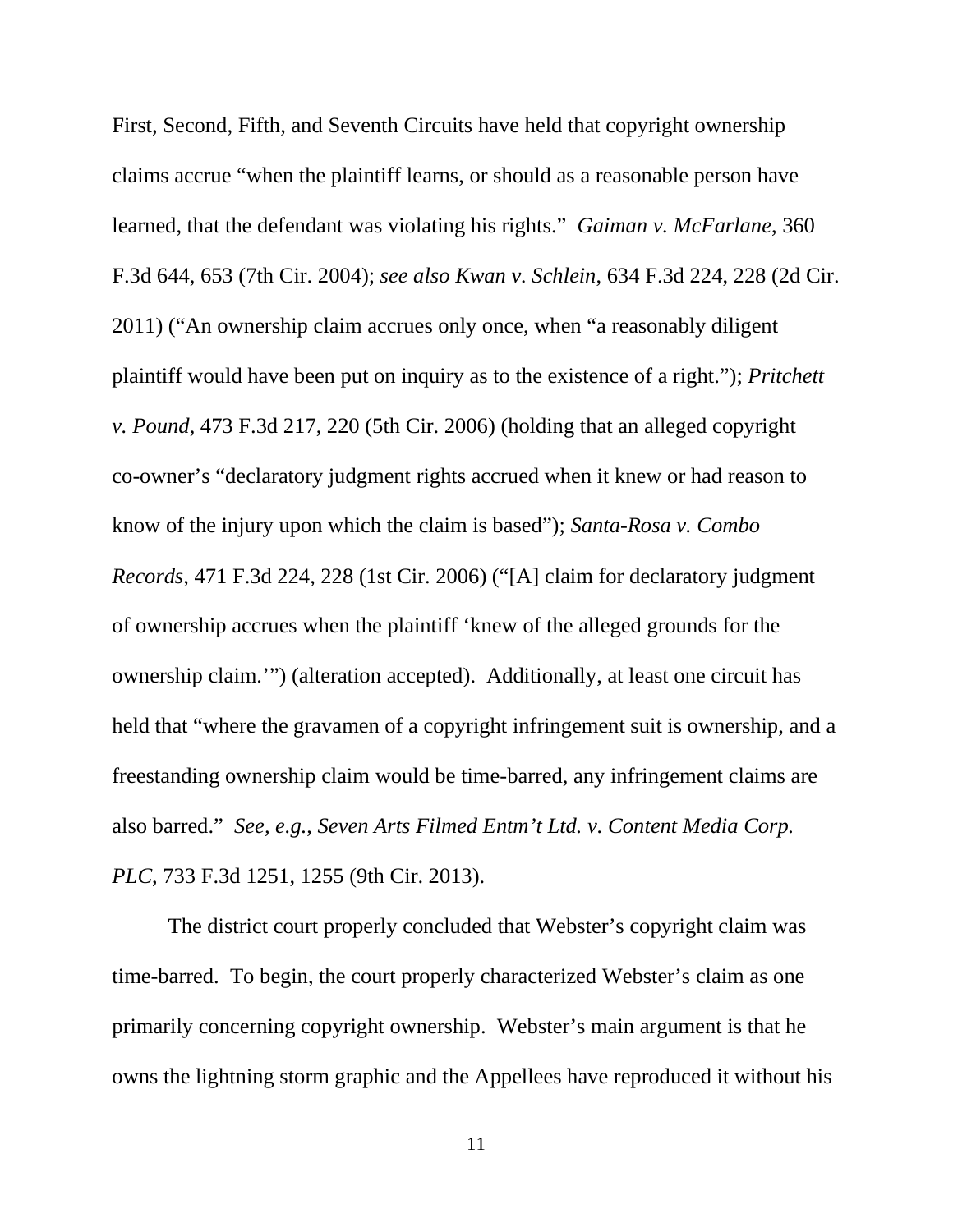consent. The parties agree that Dean has reproduced the graphic on several guitar models without Webster's permission, leaving ownership the only disputed issue. Further, in their Answer, the Appellees raised as an affirmative defense the statute of limitations, asserting that Abbott's estate clearly and expressly repudiated Webster's copyright ownership in the lightning storm graphic in 2007. Additionally, Webster's copyright registration does not entitle him to a presumption that his copyright is valid, given that he registered the graphic in 2016—about 30 years after the original DFH was created. *See* 17 U.S.C. § 410(c) (stating that a certificate of registration made within five years after first publication of a work constitutes prima facie evidence of the validity of the copyright). Therefore, the court correctly determined that the gravamen of the case is ownership.

We have not previously decided whether copyright ownership claims have a different accrual standard than copyright infringement claims. Today, we agree with the district court and our sister circuits and hold that, unlike an ordinary copyright infringement claim, which accrues for each infringing act, a claim concerning mainly ownership accrues only once. This is consistent with *Petrella*—which did not concern a copyright ownership claim. *See* 572 U.S. 663. And we adopt the approach used by the First, Second, Fifth, and Seventh Circuits—that an ownership claim accrues when the plaintiff learns, or should as a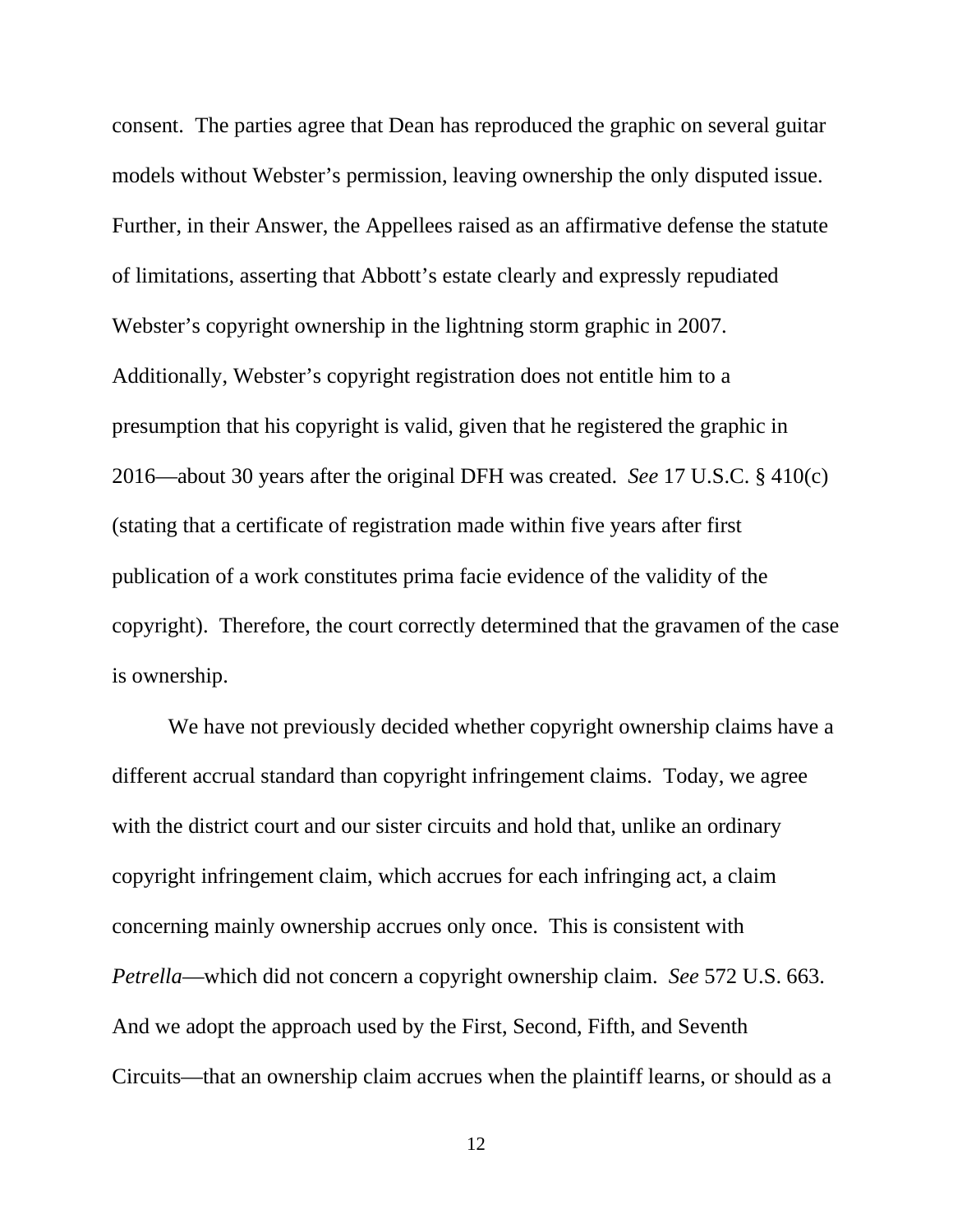reasonable person have learned, that the defendant was violating his ownership rights—as this approach is most consistent with our existing precedent. *See Corn v. City of Lauderdale Lakes*, 904 F.2d 585, 588 (11th Cir. 1990) (stating that federal claims generally "accrue when the plaintiff knows or has reason to know of the injury which is the basis of the action"); *Calhoun v. Lilenas Publ'g*, 298 F.3d 1228, 1236 (11th Cir. 2002) (Birch, J., concurring) (noting that a copyright infringement claim's "limitations period may be triggered when a plaintiff knows or, in the exercise of reasonable diligence, should have known about an infringement"). Thus, Webster's copyright ownership claim accrued when he knew, or reasonably should have known, that his ownership rights in the lightning storm graphic were being violated.

Webster had reason to know that his alleged ownership rights were being violated as early as 2004, when he first learned that Dean was producing DFH reissues. But if that were not sufficient to put him on notice that his rights were being violated, Rubinson's email in 2007 stating that "the consensus concerning [the lightning storm graphic] is that [Abbott's] estate is the legal owner of it" was certainly sufficient. Therefore, Webster's claim accrued in April 2007 at the latest, and the three-year limitation period expired years before he brought his copyright claim in 2017. Moreover, to the extent that Webster asserts a separate copyright infringement claim, that claim is also barred. *See Seven Arts Filmed Entm't Ltd.*,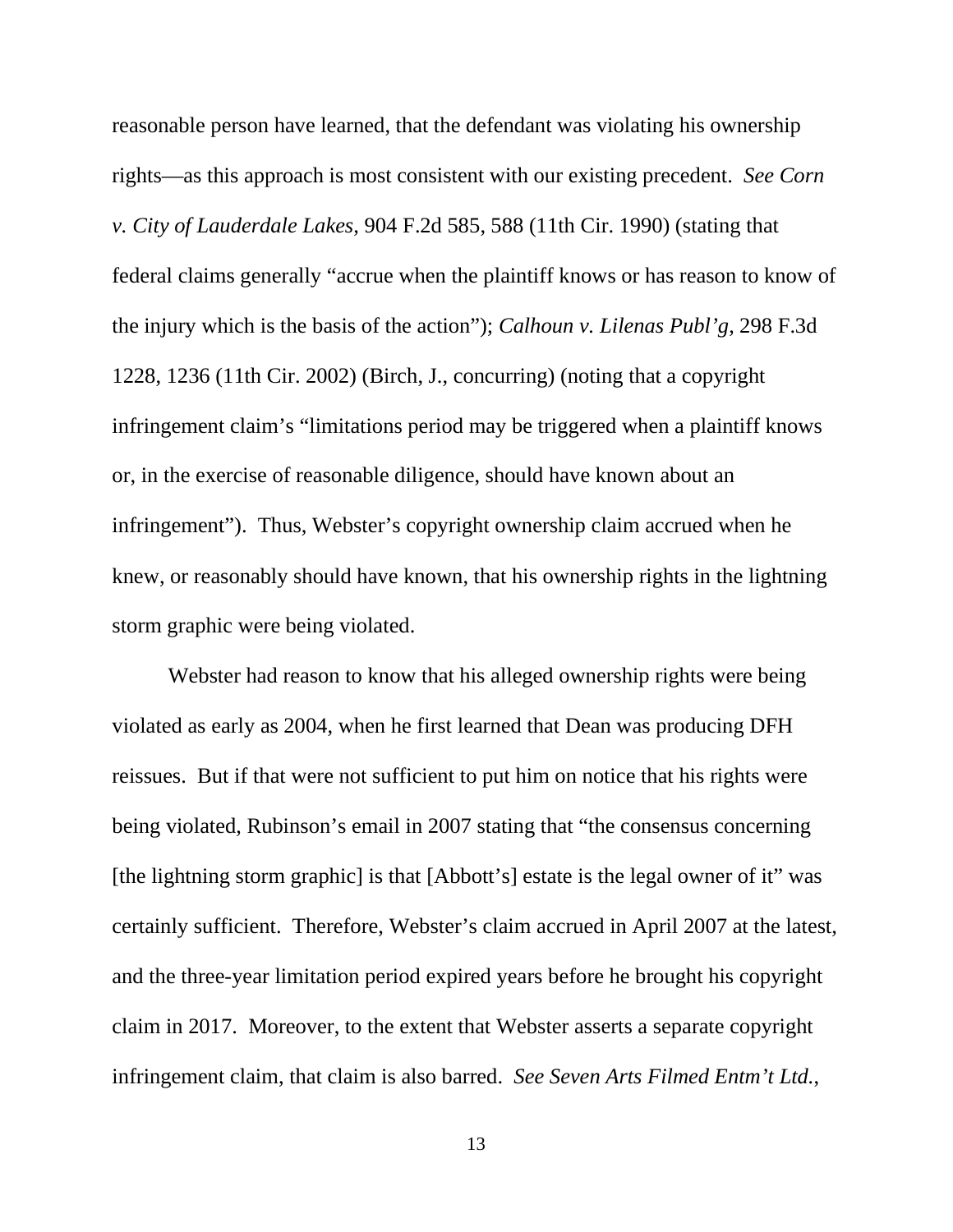733 F.3d at 1255; *see also Calhoun*, 298 F.3d at 1236 & n.5 (Birch, J., concurring) (concluding that when a copyright ownership claim is time-barred, "all those claims logically following therefrom should be barred, including infringement claims," and citing precedent in other circuits). Accordingly, we affirm the district court's grant of summary judgment in favor of the Appellees on Webster's copyright claim.

#### **IV.**

Webster also challenges the district court's ruling on his unfair competition claims. He argues that the district court erred by concluding that the Appellees did not make false or misleading statements, and that the court failed to consider the statements in context. Webster asserts that the statements in the interview videos are misleading and likely to cause consumer confusion because, after viewing the videos on Dean's website and reading Dean's advertising copy for the DFH reissues, a reasonable person would assume that Webster was working with Dean on the reissues. Webster relies on the videos in which he discusses the history of the DFH, as well as statements by Dean advertising the DFH reissues as similar to "the one that Buddy Blaze painted" and featuring the "iconic, [DFH] lightning bolt paint job." He claims that these statements were made in a purely commercial context and convey that he had approved of the sale of the reissues.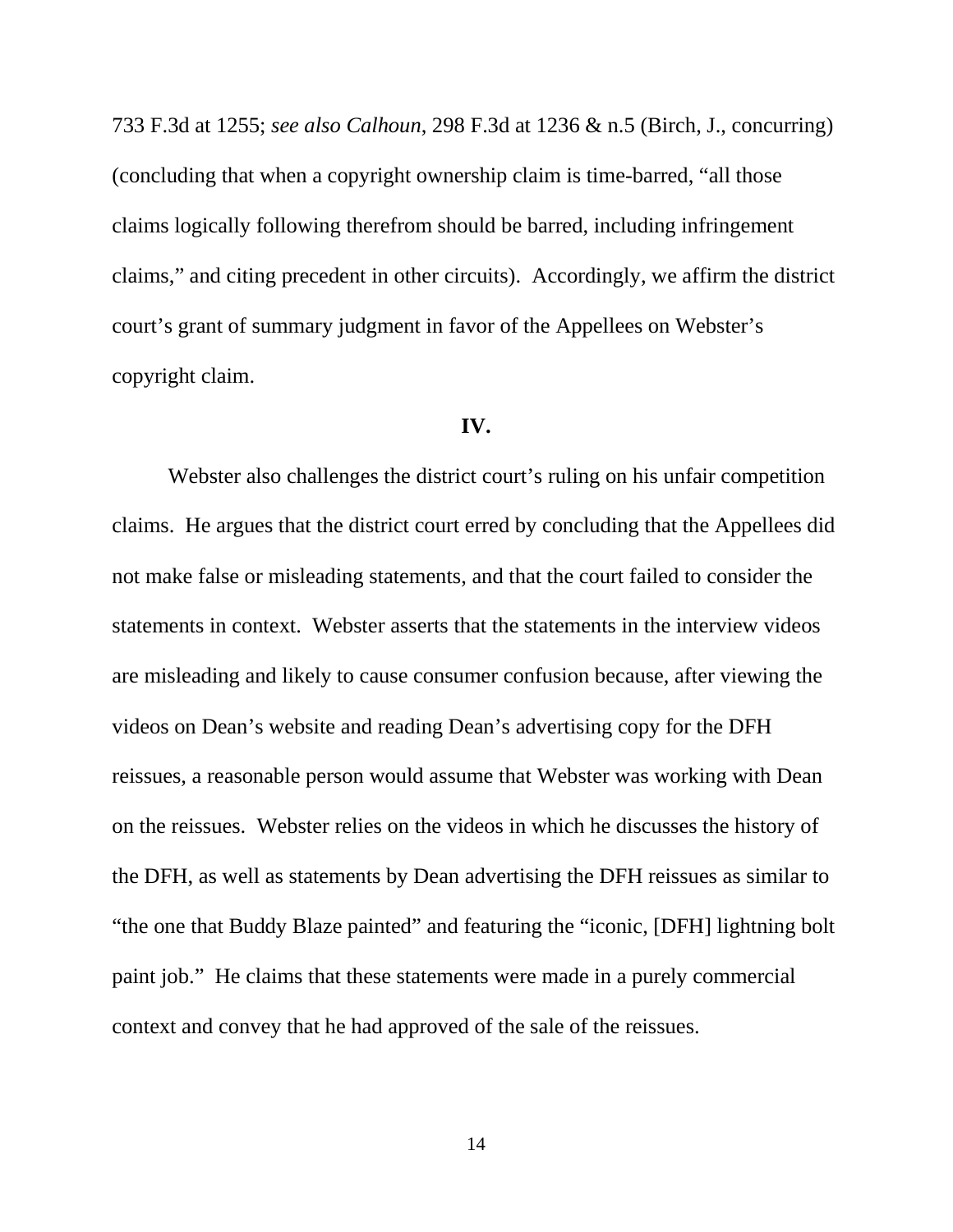False advertising under the Lanham Act requires, among other things, a showing that the defendant made false or misleading statements and that the plaintiff was injured. *Duty Free Ams., Inc. v. Estee Lauder Cos., Inc.*, 797 F.3d 1248, 1277 (11th Cir. 2015). Unfair competition under Florida common law requires "deceptive or fraudulent conduct of a competitor and likelihood of consumer confusion." *Donald Frederick Evans & Assocs., Inc. v. Cont'l Homes, Inc.*, 785 F.2d 897, 914 (11th Cir. 1986). Unfair competition in California includes "any unlawful, unfair or fraudulent business act or practice and unfair, deceptive, untrue or misleading advertising." Cal. Bus. & Prof. Code § 17200.

The district court correctly granted summary judgment in favor of the Appellees on Webster's false advertising and unfair competition claims because the statements he relies on were not false or misleading. The videos Webster relies on contained his own statements regarding his involvement in the creation of the DFH, and his involvement is not disputed. None of the videos stated that Webster was promoting or selling the DFH reissues. One of the videos shows Webster promoting his own signature guitar—the Buddy Blaze ML—and another shows him comparing his model with the DFH. Thus, the videos accurately show Webster describing his part in the history of the DFH, which he has used to his own advantage to sell his own model. The statements in these videos do not become misleading, nor do they imply that he endorses or benefits from the sale of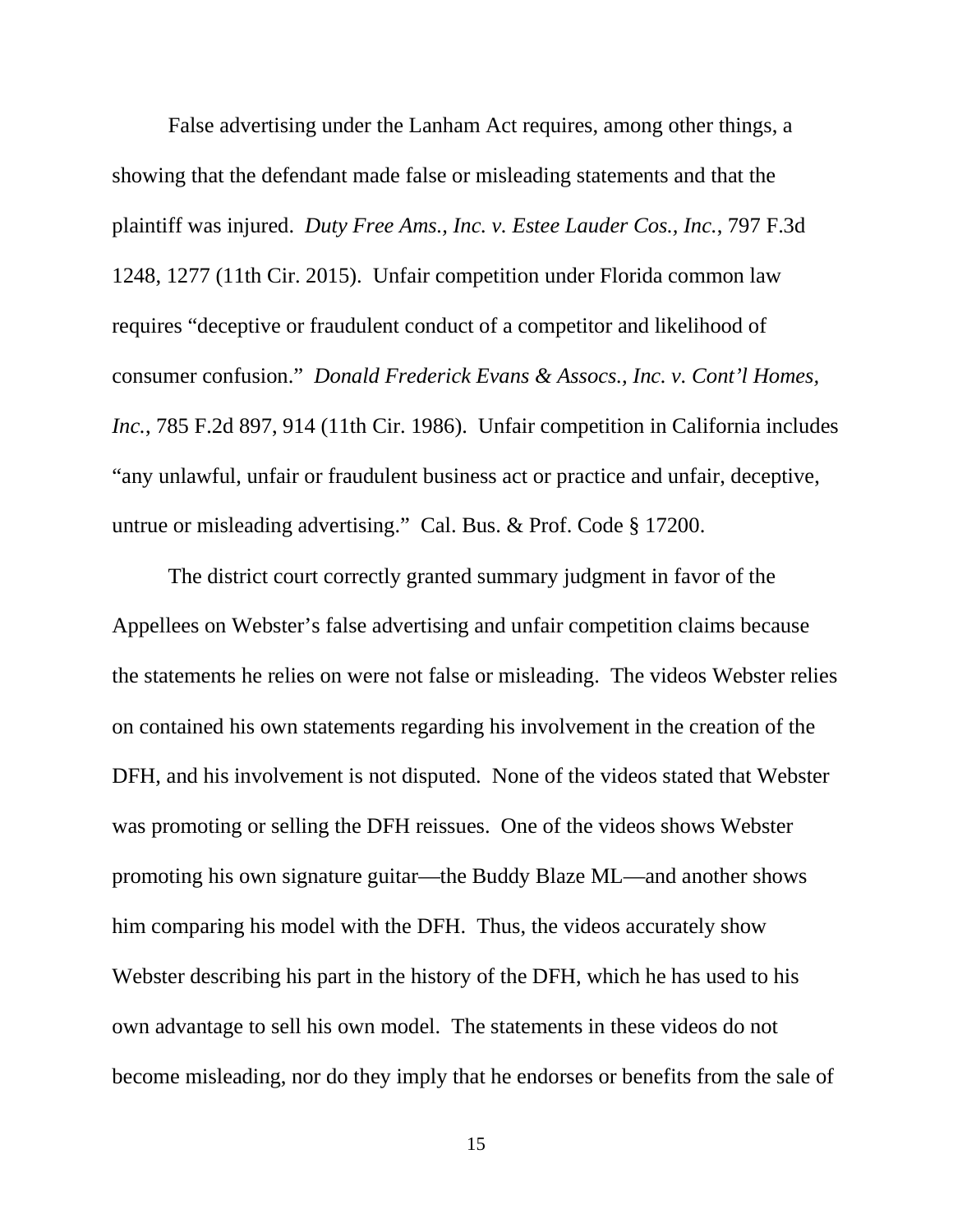the DFH reissues, simply because they appear near Dean's advertisements of DFH reissues. Therefore, Webster did not present sufficient evidence to support his unfair competition and false advertising claims, and we affirm the district court's ruling as to these claims.

#### **V.**

Last, Webster claims that the district court erred when it concluded that his false endorsement claim failed for lack of evidence of a likelihood of consumer confusion. Specifically, Webster argues that his presence in Dean's promotional materials and videos "was 'inescapably interpreted' by the audience of guitarenthusiasts [as] an endorsement."

Section 43(a) of the Lanham Act prohibits false product endorsements by

imposing liability on

 $[a]$ ny person who, on or in connection with any goods ..., uses in commerce any word, term, name, symbol, or device, or any combination thereof . . . which (A) is likely to cause confusion, or to cause mistake, or to deceive as to the affiliation, connection, or association of such person with another person, or as to the origin, sponsorship, or approval of his or her goods . . . by another person.

15 U.S.C. § 1125(a)(1)(A). Thus, as with trademark infringement claims under the

Lanham Act, a plaintiff alleging false endorsement of goods must show a

likelihood of consumer confusion, mistake, or deception as to the origin,

sponsorship, or approval of goods being sold. *See Suntree Techs., Inc. v. Ecosense* 

*Int'l, Inc.*, 693 F.3d 1338, 1346 (11th Cir. 2012); *see also Univ. of Ala. Bd. of Trs.*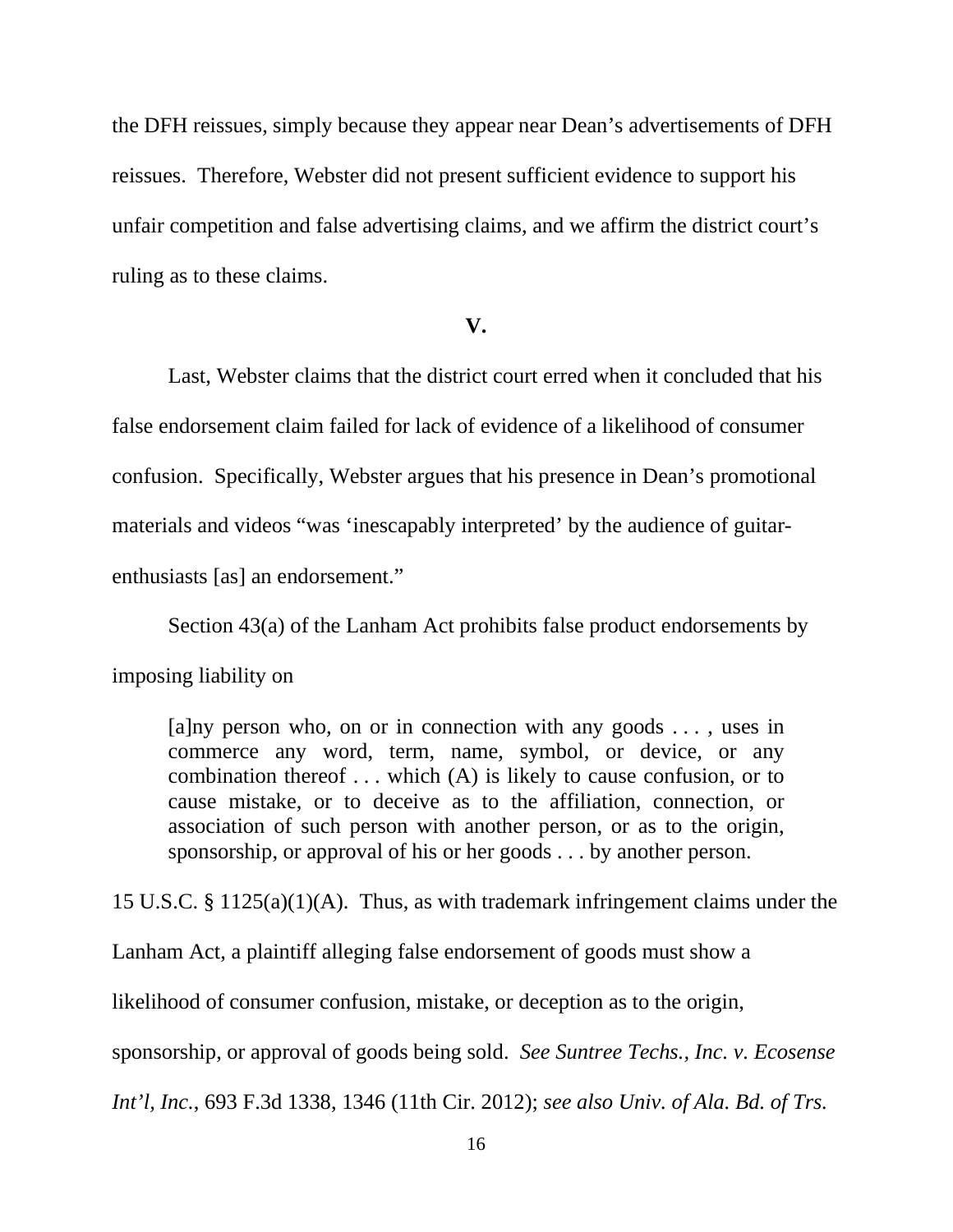*v. New Life Art, Inc.*, 683 F.3d 1266, 1278 (11th Cir. 2012) ("[W]e have never treated false endorsement and trademark infringement claims as distinct under the Lanham Act."). In this case, Webster has a viable cause of action for false endorsement under § 43(a) only if consumers were likely to believe from Dean's marketing that he sponsored or approved the DFH reissues.

When determining whether there is a likelihood of confusion between two marks for purposes of an infringement claim, we consider seven factors: (1) the strength of the mark alleged to have been infringed; (2) similarity of the infringed and infringing marks; (3) similarity between the goods and services offered under the two marks; (4) similarity of the actual sales methods used by the holders of the marks; (5) similarity of advertising methods; (6) the intent of the alleged infringer to misappropriate the proprietor's good will; and (7) the existence and extent of actual confusion in the consuming public. *Tana v. Dantanna's*, 611 F.3d 767, 774–75 (11th Cir. 2010). "The appropriate weight to be given to each of these factors varies with the circumstances of the case." *AmBrit, Inc. v. Kraft, Inc.*, 812 F.2d 1531, 1538 (11th Cir. 1986). This is a false endorsement claim, however, in which the allegations of false endorsement are grounded on videos in which Webster appeared to willingly promote his legacy as creator of the DFH. For that reason, factors six and seven are the only relevant factors here. Webster did not expressly address the likelihood-of-confusion factors in the district court or in this